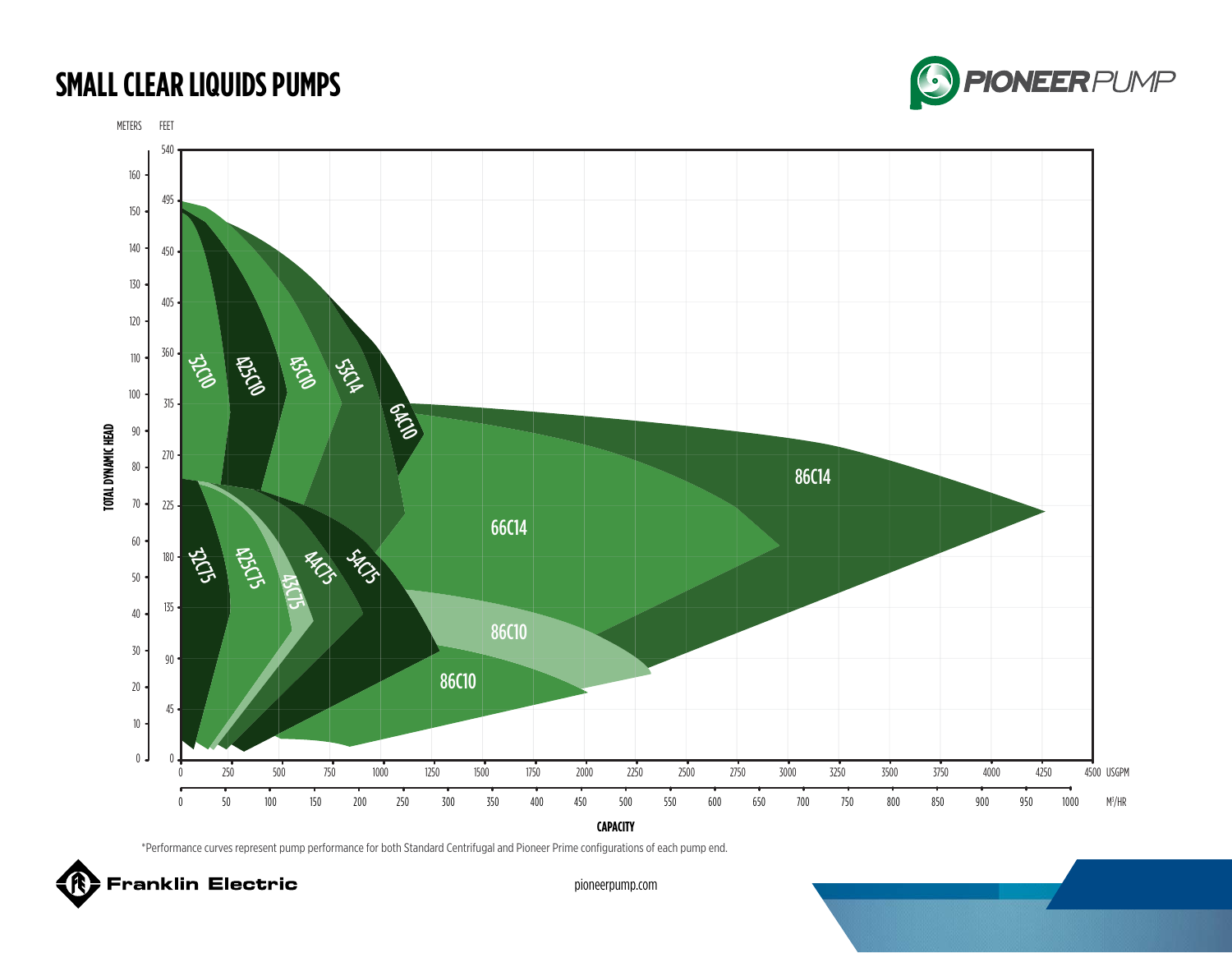## **LARGE CLEAR LIQUIDS PUMPS**





\*Performance curves represent pump performance for both Standard Centrifugal and Pioneer Prime configurations of each pump end.

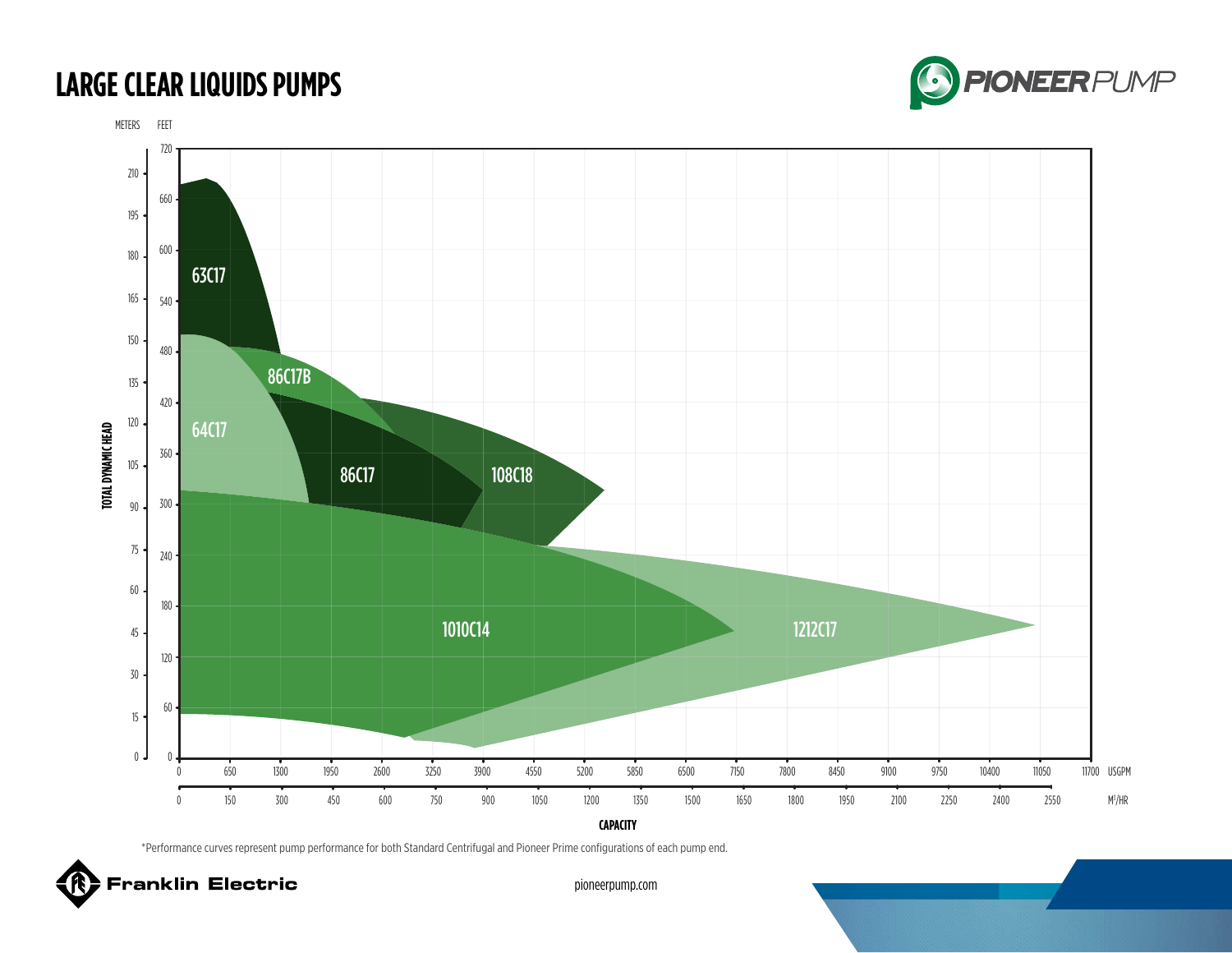## **CLEAR LIQUIDS PUMPS - HIGH HEAD**



METERS FEET



\*Performance curves represent pump performance for both Standard Centrifugal and Pioneer Prime configurations of each pump end.

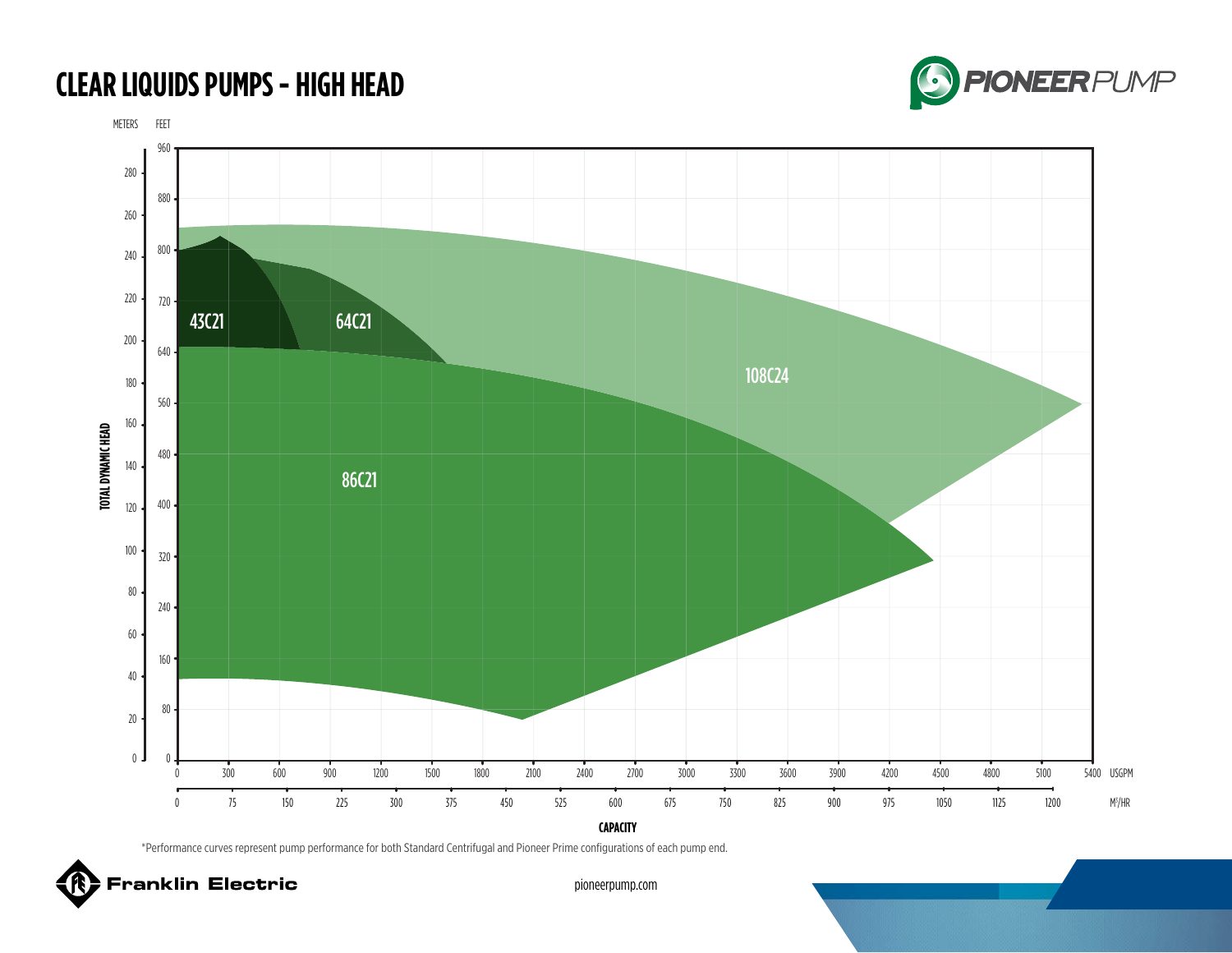### **SOLIDS HANDLING PUMPS**





\*Performance curves represent pump performance for both Standard Centrifugal and Pioneer Prime configurations of each pump end.

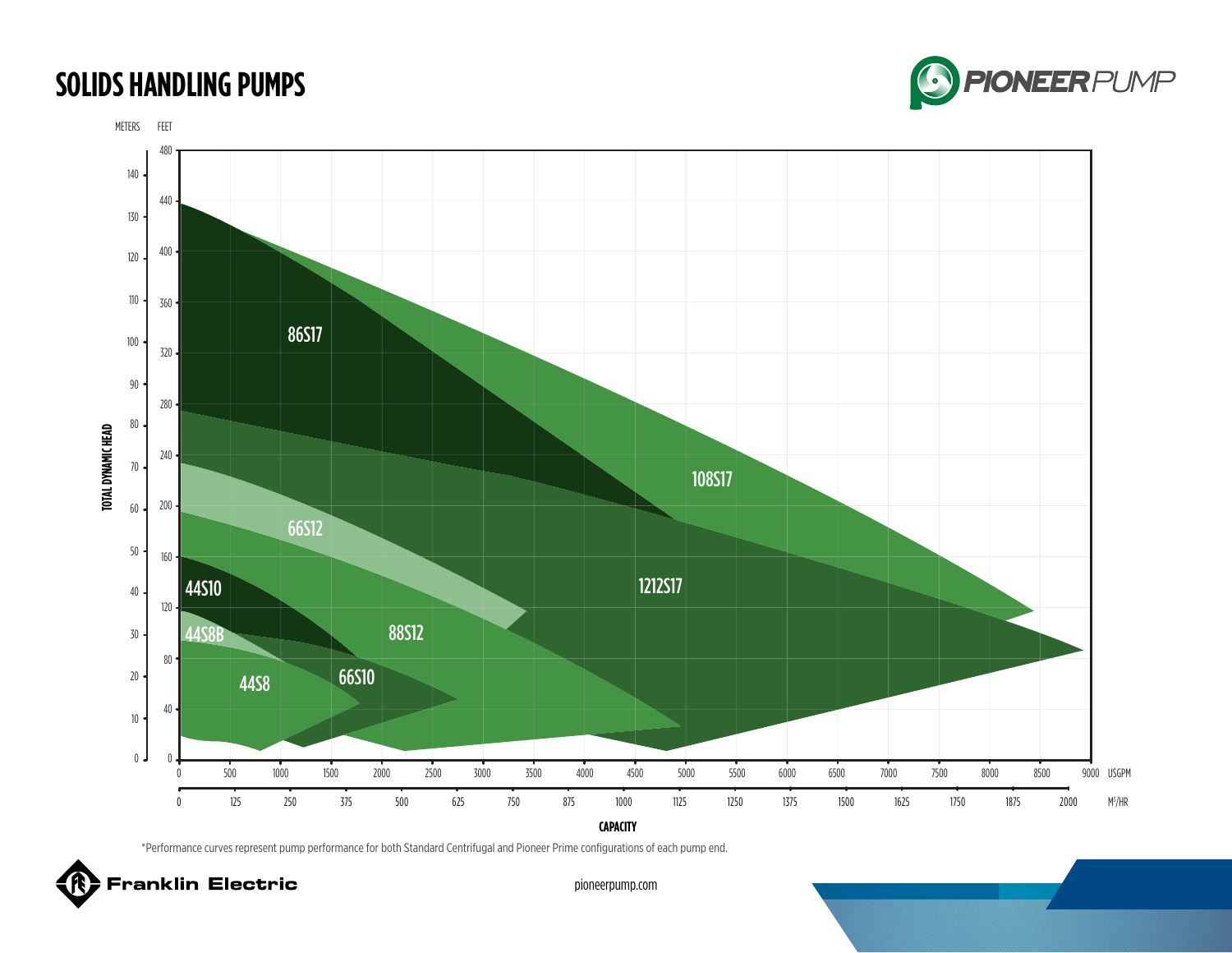# **SOLIDS HANDLING PUMPS - HIGH FLOW**



METERS FEET



\*Performance curves represent pump performance for both Standard Centrifugal and Pioneer Prime configurations of each pump end.

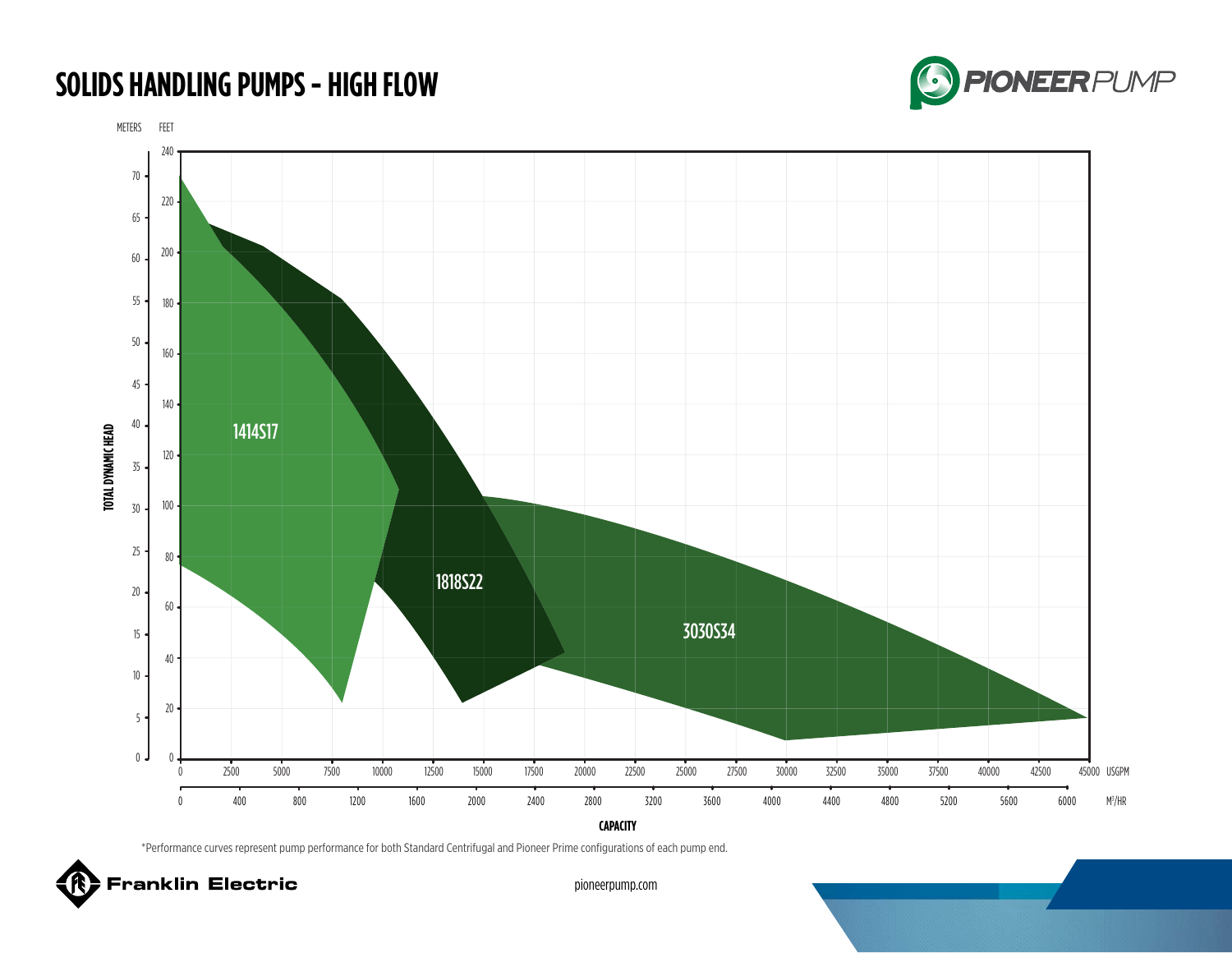## **SOLIDS HANDLING PUMPS - HIGH HEAD**



METERS FEET



\*Performance curves represent pump performance for both Standard Centrifugal and Pioneer Prime configurations of each pump end.

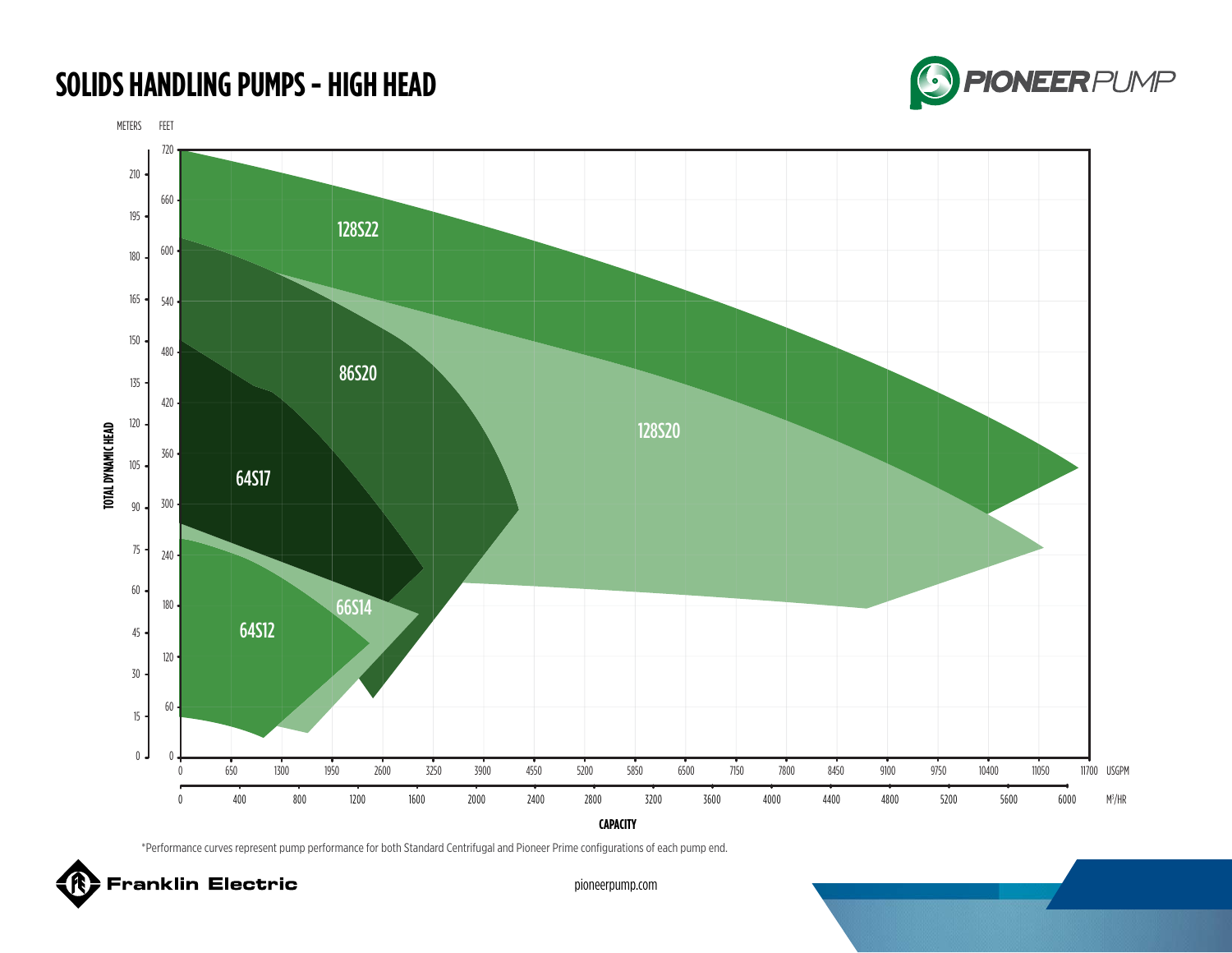## **EXTREME SOLIDS HANDLING PUMPS - VORTEX SERIES**



METERS FEET 180 50 165  $150 \cdot$ 45  $135 -$ 40 120 35  $105 -$ 30 TOTAL DYNAMIC HEAD 44V10 88V12 **TOTAL DYNAMIC HEAD** 90 25 75 66V12 20 60 15 45 10 30 66V10 5 15  $0$  **J**  $0$ 3600 USGPM  $\theta$ 200 400 600 800 1000 1200 1400 1600 1800 2000 2200 2400 2600 2800 3000 3200 3400 3600 M3 /HR 0 50 100 150 200 250 300 350 400 450 500 550 650 700 750

**CAPACITY**

\*Performance curves represent pump performance for both Standard Centrifugal and Pioneer Prime configurations of each pump end.